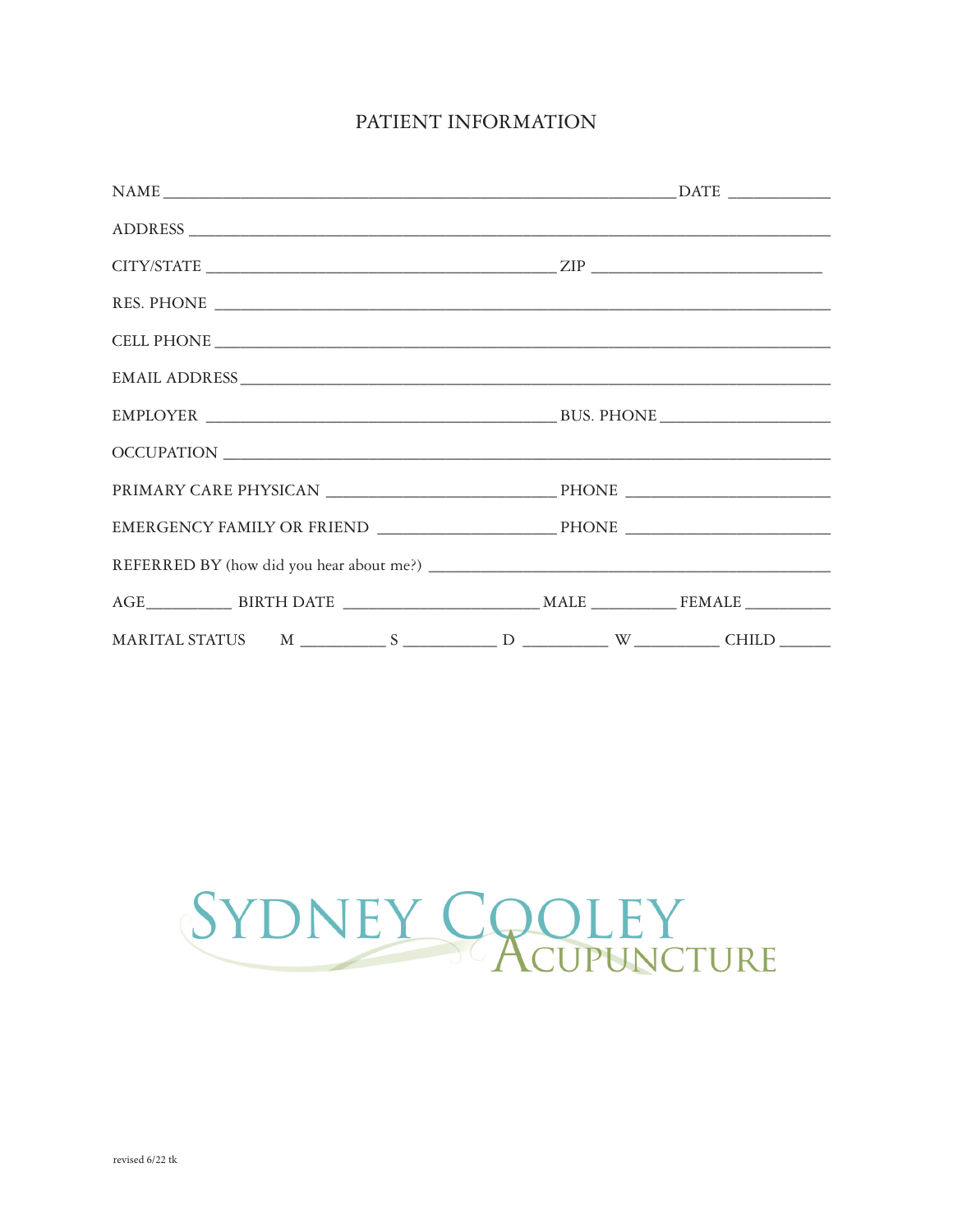# HISTORY QUESTIONNAIRE

NOTE: Many factors must be considered in designing a complete health-building program. Treating the whole person requires attention to all symptoms and conditions. Often minor symptoms are major clues to delicate biochemical, energetic or somatic imbalances. Please complete the questionnaire as carefully as you can. This is a confidential record of your medical history and will be kept in this office. Information contained here will not be released to any person except when you have authorized us to do so.

| Were you involved in an automobile accident? $\square$ Yes $\square$ No $\square$ When $\square$                                                                                                                                                                                                                                |
|---------------------------------------------------------------------------------------------------------------------------------------------------------------------------------------------------------------------------------------------------------------------------------------------------------------------------------|
|                                                                                                                                                                                                                                                                                                                                 |
|                                                                                                                                                                                                                                                                                                                                 |
|                                                                                                                                                                                                                                                                                                                                 |
|                                                                                                                                                                                                                                                                                                                                 |
|                                                                                                                                                                                                                                                                                                                                 |
|                                                                                                                                                                                                                                                                                                                                 |
|                                                                                                                                                                                                                                                                                                                                 |
| Is it getting worse? $\Box$ Yes $\Box$ No Does it interfere with: $\Box$ Work $\Box$ Sleep $\Box$ Daily Routine $\Box$ Other                                                                                                                                                                                                    |
|                                                                                                                                                                                                                                                                                                                                 |
|                                                                                                                                                                                                                                                                                                                                 |
|                                                                                                                                                                                                                                                                                                                                 |
|                                                                                                                                                                                                                                                                                                                                 |
| <u> 1980 - John Stone, marking and de format and de format and design and design and design and design and design</u><br>Have you ever been advised to have any surgery which was not done?__________________________________                                                                                                   |
|                                                                                                                                                                                                                                                                                                                                 |
|                                                                                                                                                                                                                                                                                                                                 |
|                                                                                                                                                                                                                                                                                                                                 |
| PERSONAL HISTORY: Have you ever had/do you currently have:                                                                                                                                                                                                                                                                      |
| $\Box$ Scarlet fever $\Box$ Jaundice $\Box$ Rheumatic fever $\Box$ Gonorrhea/syphilis $\Box$ Pneumonia $\Box$ Anemia $\Box$ Rectal disease                                                                                                                                                                                      |
| $\Box$ Gallbladder disease $~\Box$ Pleurisy $~\Box$ Epilepsy $~\Box$ Bladder disease $~\Box$ Diabetes $~\Box$ Polio/meningitis $~\Box$ Nephritis $~\Box$ Cancer                                                                                                                                                                 |
| $\Box$ Nervous breakdown $\Box$ Food/drug poisoning $\;\Box$ TB/angina $\;\Box$ Hay fever/asthma $\Box$ Boils/infections $\;\Box$ Heart disease $\Box$ Hepatitis<br>$\Box$ Alcoholism $\Box$ High blood pressure $\Box$ Miscarriage $\Box$ Mental disorder $\Box$ Drug problem $\Box$ A.I.D.S.                                  |
| FAMILY HISTORY: Has your father or mother ever had:                                                                                                                                                                                                                                                                             |
| $\Box$ Cancer $\Box$ Stroke $\Box$ Scoliosis $\Box$ Kidney disease $\Box$ Glaucoma $\Box$ TB $\Box$ Epilepsy $\Box$ Diabetes $\Box$ Mental disorder $\Box$ Heart trouble<br>$\Box$ Asthma $\;\;\Box$ Ulcers $\;\Box$ Arthritis $\Box$ Alcoholism $\Box$ High blood pressure $\;\Box$ Drug problem $\Box$ Allergies $\Box$ Other |
| Is there any familial disease tendency of which you are aware:                                                                                                                                                                                                                                                                  |
| INJURIES: (Auto accidents, falls, etc.)                                                                                                                                                                                                                                                                                         |
| $\Box$ Broken bones $\Box$ Concussion or head injury $\Box$ Dislocations $\Box$ Sprains $\Box$ Loss of consciousness                                                                                                                                                                                                            |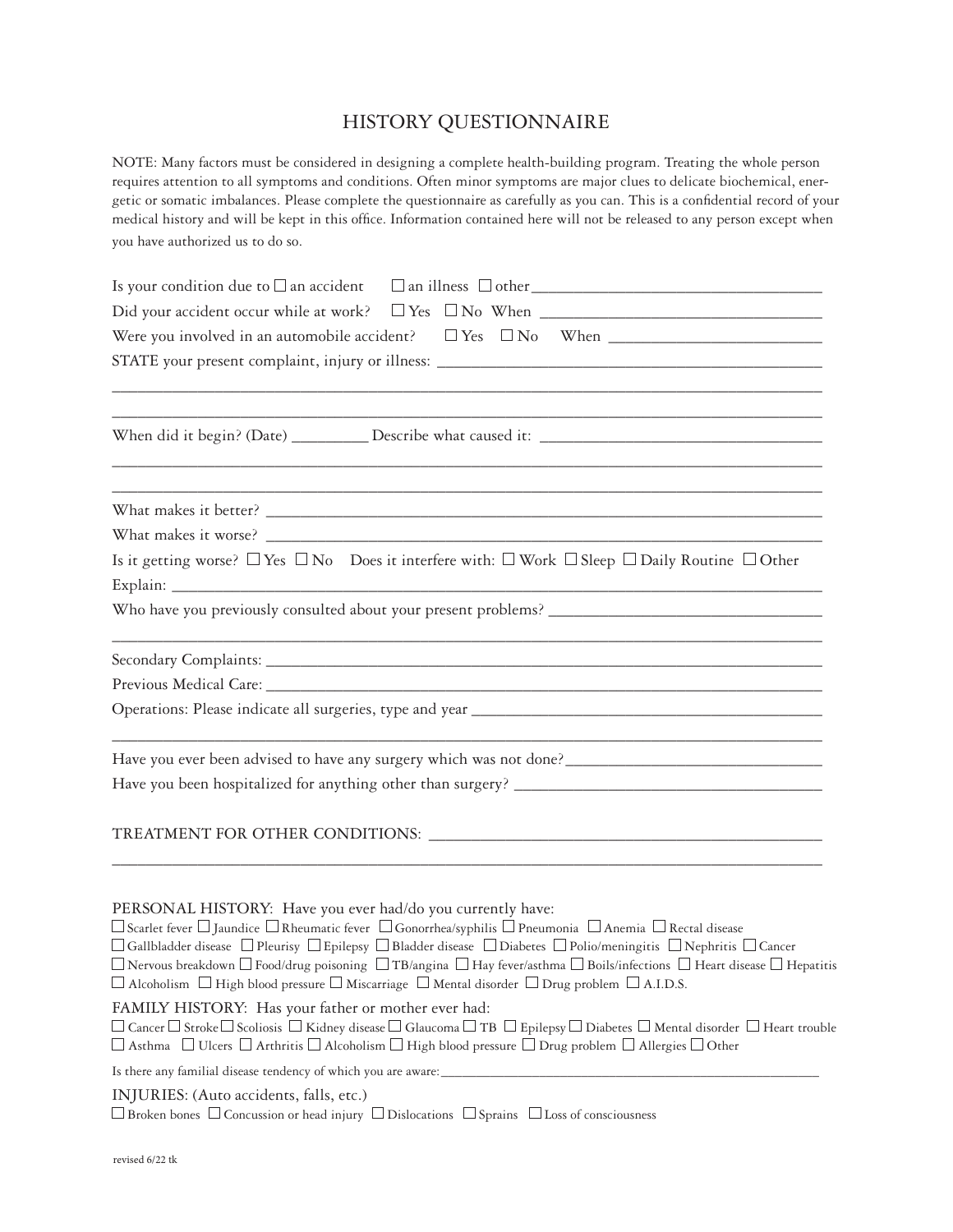## PROFILE

It is very important in Oriental Medicine to know how long a person has experienced his/her symptoms. Indicate with one check any condition that you sometimes experience; use two checks for those which often occur, and three checks for symptoms that are a major concern. On the back of the form, please state duration, frequency, intensity, pain and severity of current symptoms.

#### WATER ELEMENT

| Lower backache/neck pain<br><b>Dizziness</b><br>Hearing loss<br>Sinus congestion | Edema |  |
|----------------------------------------------------------------------------------|-------|--|
|----------------------------------------------------------------------------------|-------|--|

\_\_\_\_Darkness under the eyes \_\_\_\_Emotional instability \_\_\_\_Aversion to cold \_\_\_\_Hair thinning or loss

\_\_\_\_Premature aging \_\_\_\_Frequent urination \_\_\_\_Kidney stones \_\_\_\_Perspire very easily

\_\_\_\_Weakness of legs/knees \_\_\_\_Asthmatic cough \_\_\_\_Rapid weight change \_\_\_\_Loose teeth

\_\_\_\_Reduced sexual energy \_\_\_\_Thyroid problems \_\_\_\_Diabetes

#### WOOD ELEMENT

| Headaches Migraines Ringing in the ears Poor eyesight Eye infections Dry eyes |  |  |  |
|-------------------------------------------------------------------------------|--|--|--|
| Eczema Shingles Herpes simplex Warts Nervousness Convulsion, spasms           |  |  |  |
| Irritability Constipation Hemorrhoids Hepatitis Ulcer Vomiting Gallstones     |  |  |  |
|                                                                               |  |  |  |

#### FIRE ELEMENT

\_\_\_\_Dry scalp \_\_\_\_Skin eruptions, rashes \_\_\_\_Cysts, tumors \_\_\_\_Ear infections \_\_\_\_Sore throat, tonsillitis

\_\_\_\_Lymphatic swelling \_\_\_\_Hot palms and soles \_\_\_\_Heart palpitations \_\_\_\_Aversion to heat

\_\_\_\_Bitter taste in mouth \_\_\_\_Gum problems \_\_\_\_Nose bleed \_\_\_\_Facial redness \_\_\_\_Itching/burning skin \_\_\_\_Hot hands/feet \_\_\_\_Thirst\_\_\_\_Vivid dreaming \_\_\_\_Dark urine \_\_\_\_Night sweats

#### EARTH ELEMENT

\_\_\_\_Indigestion \_\_\_\_Flatulence \_\_\_\_Food allergy \_\_\_\_Stomach ache/ulcer \_\_\_\_Diarrhea \_\_\_\_Anemia \_\_\_\_Halitosis \_\_\_\_Sores in mouth \_\_\_\_Heartburn \_\_\_\_Strong appetite \_\_\_\_Weak appetite \_\_\_\_Nausea \_\_\_\_Abdominal bloating \_\_\_\_Low body weight

#### METAL ELEMENT

\_\_\_\_Bronchitis \_\_\_\_Asthma \_\_\_\_Shallow breathing \_\_\_\_Cough \_\_\_\_Sinus congestion \_\_\_\_Nasal infections

\_\_\_\_\_\_\_\_\_\_\_\_\_\_\_\_\_\_\_\_\_\_\_\_\_\_\_\_\_\_\_\_\_\_\_\_\_\_\_\_\_\_\_\_\_\_\_\_\_\_\_\_\_\_\_\_\_\_\_\_\_\_\_\_\_\_\_\_\_\_\_\_\_\_\_\_\_\_\_\_\_\_\_

\_\_\_\_\_\_\_\_\_\_\_\_\_\_\_\_\_\_\_\_\_\_\_\_\_\_\_\_\_\_\_\_\_\_\_\_\_\_\_\_\_\_\_\_\_\_\_\_\_\_\_\_\_\_\_\_\_\_\_\_\_\_\_\_\_\_\_\_\_\_\_\_\_\_\_\_\_\_\_\_\_\_\_

#### OTHER

| Fatigue | Arthralgia | Sciatica/nerve pain | Cold hands/feet | Tendonitis | Bursitis |
|---------|------------|---------------------|-----------------|------------|----------|
|         |            |                     |                 |            |          |

PAIN (please describe below) \_\_\_\_\_\_\_\_\_\_\_\_\_\_\_\_\_\_\_\_\_\_\_\_\_\_\_\_\_\_\_\_\_\_\_\_\_\_\_\_\_\_\_\_\_\_\_\_\_\_\_\_\_\_\_\_\_\_\_\_

## OTHER COMMENTS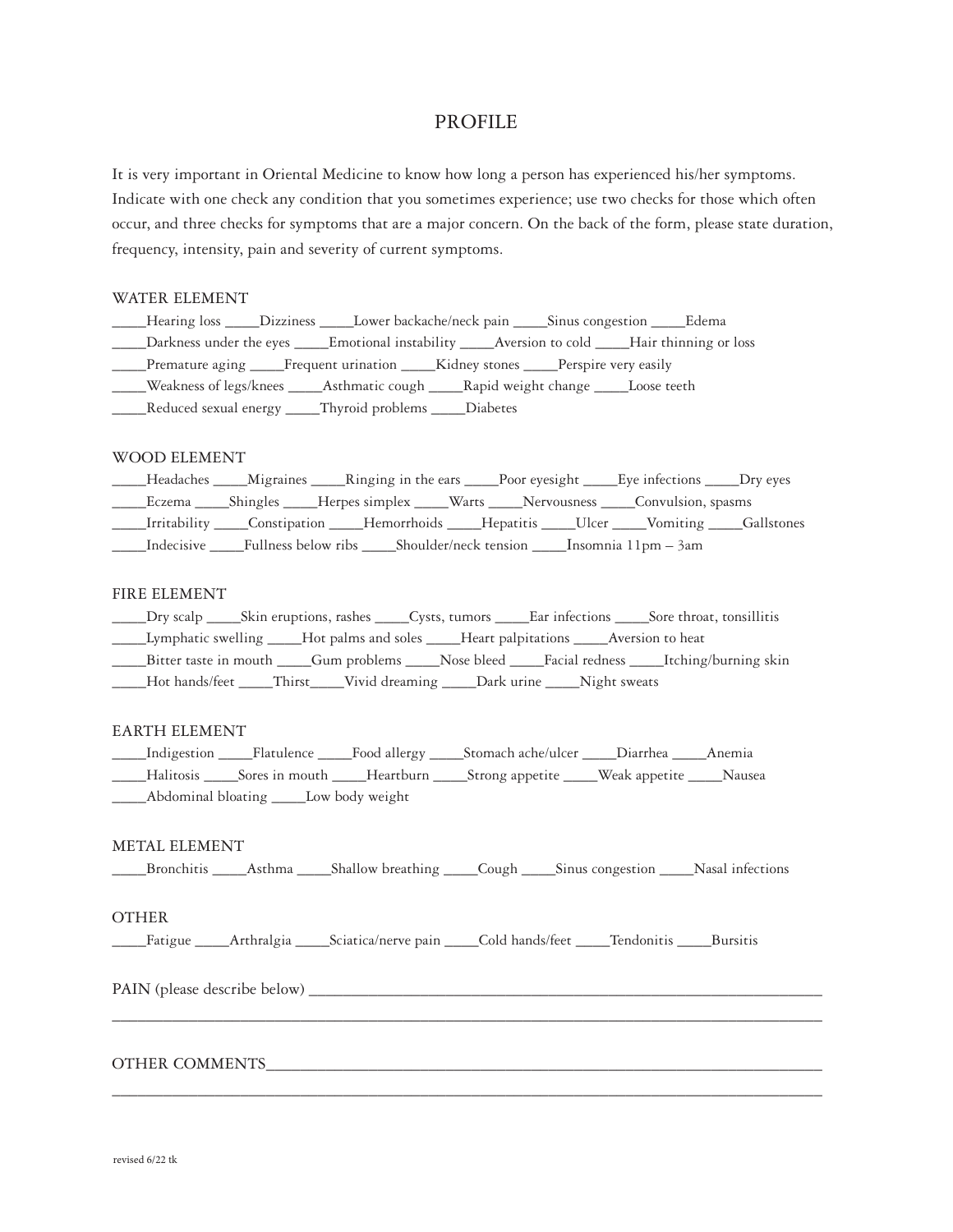# **FEMALES ONLY**

| Are you or might you be pregnant? $\Box$ Yes $\Box$ No $\Box$ Maybe If yes, what month?                     |
|-------------------------------------------------------------------------------------------------------------|
| What method of birth control do you use?                                                                    |
| Are you experiencing reduced sexual energies? $\Box$ Yes $\Box$ No Other difficulties? $\Box$ Yes $\Box$ No |
| Explain:                                                                                                    |

## PLEASE CHECK OR EXPLAIN IF APPLIABLE:

| Menstrual Cycle                                    |                                       |
|----------------------------------------------------|---------------------------------------|
| Age started: ____                                  | ______ Age stopped: ________          |
| $\Box$ Irregular                                   |                                       |
| $\Box$ Painful                                     |                                       |
| $\square$ Excess blood                             |                                       |
| $\Box$ Lack of blood                               |                                       |
| $\Box$ Dark                                        |                                       |
| $\Box$ Light                                       |                                       |
| $\Box$ Heavy clotting                              |                                       |
| $\Box$ Water retention                             |                                       |
| $\Box$ Painful breast                              |                                       |
| Vaginal Discharge:                                 |                                       |
| $\Box$ Liquid                                      |                                       |
| $\Box$ Yellow                                      |                                       |
| $\Box$ Thick                                       |                                       |
| $\Box$ Bad odor                                    |                                       |
| $\Box$ White                                       |                                       |
| $\Box$ Other                                       |                                       |
| Gynecological History of Operations:               |                                       |
| $\Box$ Ovaries                                     |                                       |
| $\Box$ Uterus                                      |                                       |
| $\Box$ Tubes                                       |                                       |
| $\Box$ Vagina                                      |                                       |
| $\Box$<br>Breast                                   |                                       |
| $\Box$ Other                                       |                                       |
| Pregnancy:                                         |                                       |
| Total Number:                                      |                                       |
| Number of children:                                |                                       |
| Number of abortions:                               |                                       |
| Number of miscarriages:                            |                                       |
| Complications:                                     |                                       |
|                                                    | <b>MALES ONLY</b>                     |
|                                                    | PLEASE CHECK OR EXPLAIN IF APPLIABLE: |
|                                                    |                                       |
| $\Box$ Premature ejaculation:                      |                                       |
| $\Box$ Seminal emission:                           |                                       |
| $\square$ Impotence:                               |                                       |
| $\Box$ Discharges:                                 |                                       |
| $\square$ Pain associated with genitals: $\square$ |                                       |
|                                                    |                                       |

 $\Box$  Other: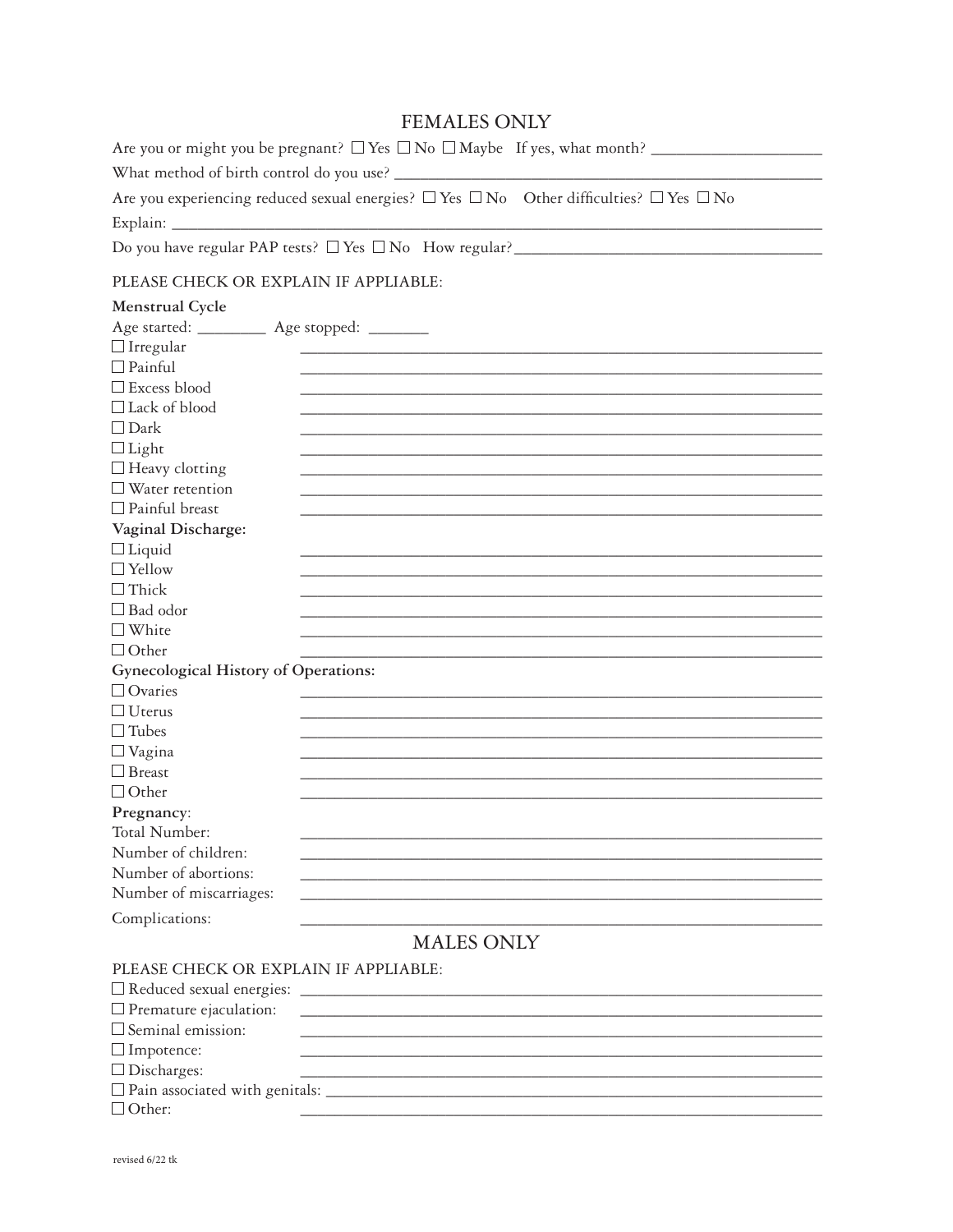| LAST PHYSICAL:    |                   |            |              |                                                                           |                                                                                               |
|-------------------|-------------------|------------|--------------|---------------------------------------------------------------------------|-----------------------------------------------------------------------------------------------|
| HABITS:           |                   |            |              |                                                                           |                                                                                               |
|                   |                   |            |              | Indicate below: Heavy, Moderate, Light, or None. If significant, comment. |                                                                                               |
| Heavy             | Moderate          | Light None |              |                                                                           |                                                                                               |
|                   |                   |            |              |                                                                           |                                                                                               |
| $\vert \ \ \vert$ | $\vert \ \ \vert$ |            | $\Box$       |                                                                           |                                                                                               |
|                   |                   |            | $\perp$      |                                                                           |                                                                                               |
|                   |                   |            |              |                                                                           |                                                                                               |
|                   |                   |            | $\mathsf{L}$ |                                                                           |                                                                                               |
|                   |                   |            | $\perp$      |                                                                           |                                                                                               |
|                   |                   |            | $\perp$      |                                                                           |                                                                                               |
|                   |                   |            | $\perp$      |                                                                           |                                                                                               |
|                   |                   |            |              |                                                                           |                                                                                               |
|                   |                   |            |              |                                                                           |                                                                                               |
|                   |                   |            | $\mathsf{L}$ |                                                                           |                                                                                               |
|                   |                   |            |              |                                                                           |                                                                                               |
|                   |                   |            |              |                                                                           |                                                                                               |
|                   |                   |            | $\mathsf{L}$ |                                                                           | Salt:                                                                                         |
|                   |                   |            | $\perp$      |                                                                           |                                                                                               |
| $\mathbf{I}$      | $\perp$           | $\perp$    | $\perp$      |                                                                           |                                                                                               |
|                   |                   |            |              |                                                                           | (Chemical, physical, psychological)                                                           |
|                   |                   |            |              | <b>AVERAGE DAILY DIET</b>                                                 |                                                                                               |
|                   |                   |            |              |                                                                           | ,我们也不能在这里的人,我们也不能在这里的人,我们也不能在这里的人,我们也不能在这里的人,我们也不能在这里的人,我们也不能在这里的人,我们也不能在这里的人,我们也             |
|                   |                   |            |              |                                                                           |                                                                                               |
|                   |                   |            |              |                                                                           |                                                                                               |
|                   |                   |            |              |                                                                           |                                                                                               |
|                   |                   |            |              |                                                                           | Are you now on (or have you undertaken) a restricted diet? Please describe and indicate when. |
|                   |                   |            |              |                                                                           | MEDICINES taken within the last two months (include vitamins, over the counter drugs, herbs)  |
|                   |                   |            |              |                                                                           |                                                                                               |

HABITS, DIET, MEDICINES, ALLERGIES

ALLERGIES: (Drugs, chemicals, foods. Type of reaction.)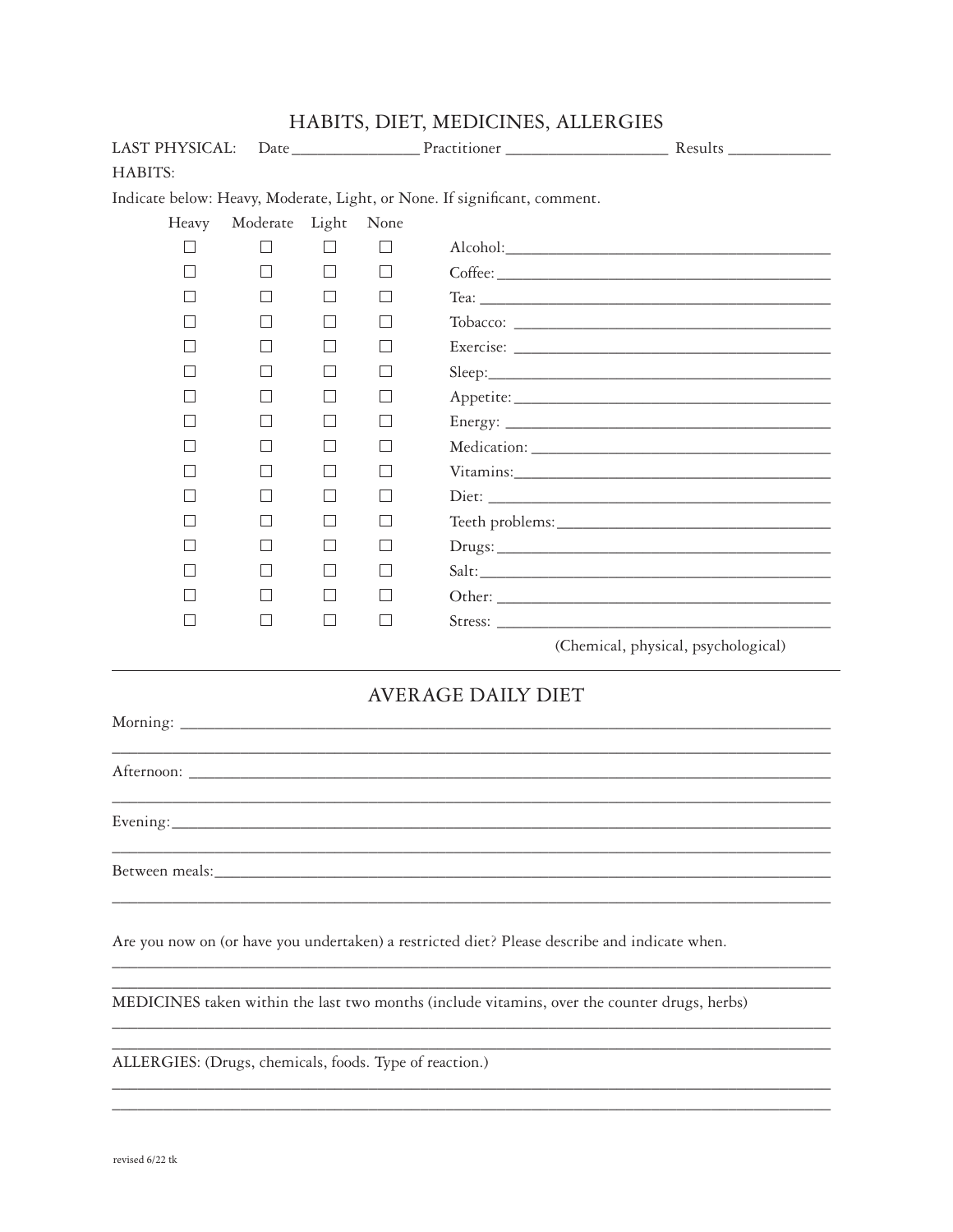# **EMOTIONS AND PREFERENCES**

Choose one or two EMOTIONS that seem predominant in your life (frequently experience, difficult to express, 

Please indicate approximate dates and briefly describe the nature of any traumatic experience you have had (e.g., divorce, change of residence, injury, death in family, bankruptcy, etc.):

| Date | Event |  |
|------|-------|--|
|      |       |  |
|      |       |  |
|      |       |  |
|      |       |  |
|      |       |  |
|      |       |  |
|      |       |  |
|      |       |  |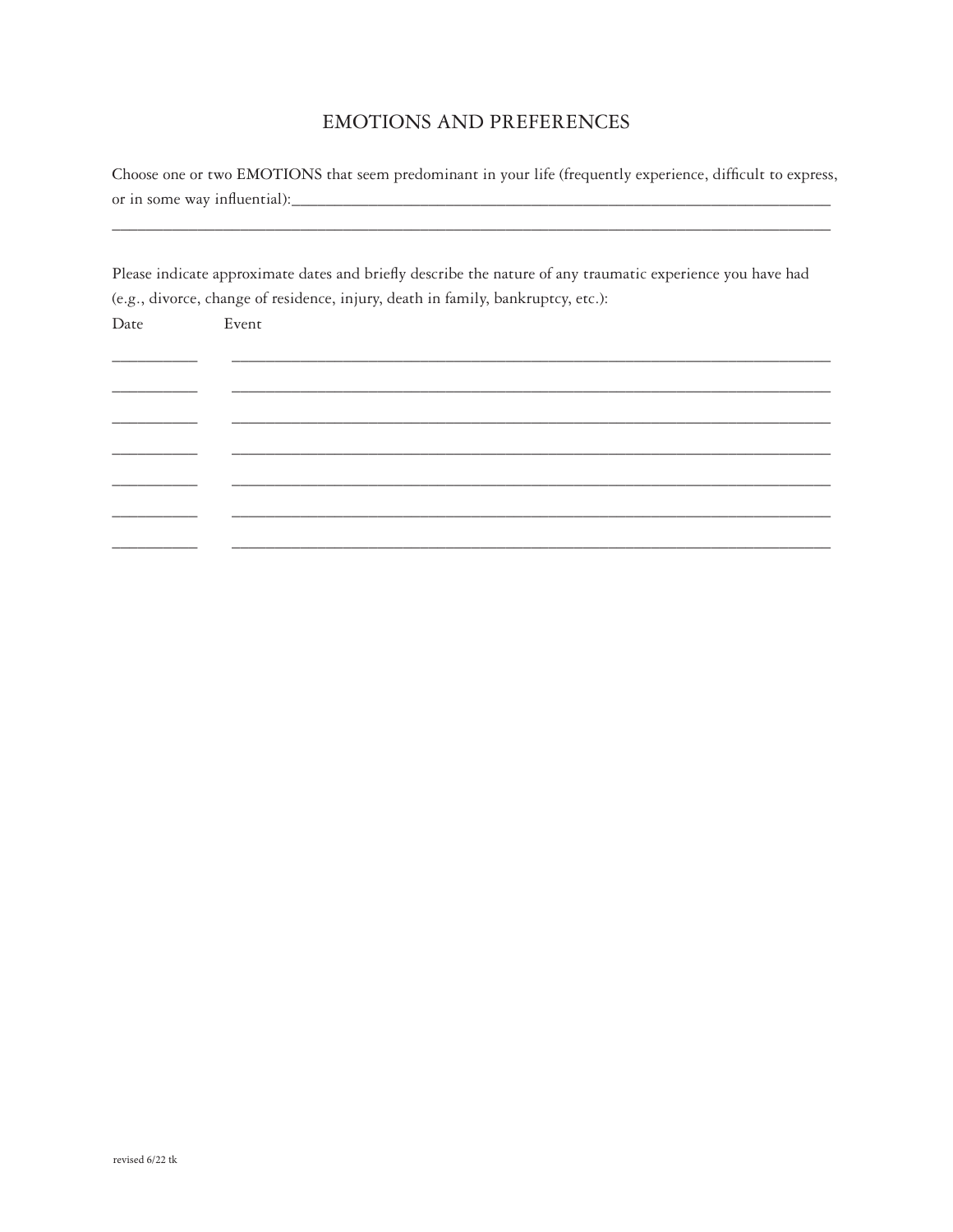# COLORADO MANDATORY DISCLOSURE STATEMENT

SYDNEY COOLEY 801 Florida Suite 12 Durango, CO 81301 • 970-426-8736

### **Education and Experience**

Sydney Cooley earned her Masters of Oriental Medicine from the East West College of Natural Medicine in Sarasota, Florida in August 2005. The five year program consisted of 2908 hours of education, which includes 834 hours of clinical practice. She was certified as a Diplomat in Acupuncture by the National Certification Commission for Acupuncture and Oriental Medicine (NCCAOM) in December 2005. She has also been certified in Clean Needle Technique.

In addition to acupuncture, Sydney has been trained in herbal therapies, electrical stimulation techniques, ion pumping cord treatment, gua sha, tui na, cupping, auricular acupuncture, ear seeds, and nutritional and lifestyle counseling.

Sydney is a member of the Acupuncture Association of Colorado, the East West College Alumni Association and the American Association of Oriental Medicine. She is a licensed acupuncturist in the state of Colorado. This license has never been revoked.

Sydney complies with the rules and regulations promulgated by the Colorado Department of Health, including the proper cleaning and sterilization of needles and the sanitation of acupuncture offices. Only single-use, disposable, factory-sterilized needles are used.

## **Fee Schedule**

See attached.

## **Patient's Rights**

The patient is entitled to receive information about the methods of therapy, the techniques used, and the duration of therapy, if known.

The patient may seek a second opinion from another healthcare professional or may terminate therapy at any time.

In a professional relationship, sexual intimacy is never appropriate and should be reported to the Director of the Division of Registrations in the Department of Regulatory Agencies.

The practice of acupuncture is regulated by the Director of Registrations Colorado Department of Regulatory Agencies. If you have comments, questions, or complaints, contact the Acupuncturists Registration Office, 1560 Broadway, Suite 1350, Denver, Colorado, 80202, 303-894-7800.

I have read and understand this document.

Patient's or Guardian's Signature \_\_\_\_\_\_\_\_\_\_\_\_\_\_\_\_\_\_\_\_\_\_\_\_\_\_\_\_\_\_\_\_\_\_\_\_\_\_\_\_ Date \_\_\_\_\_\_\_\_\_\_\_\_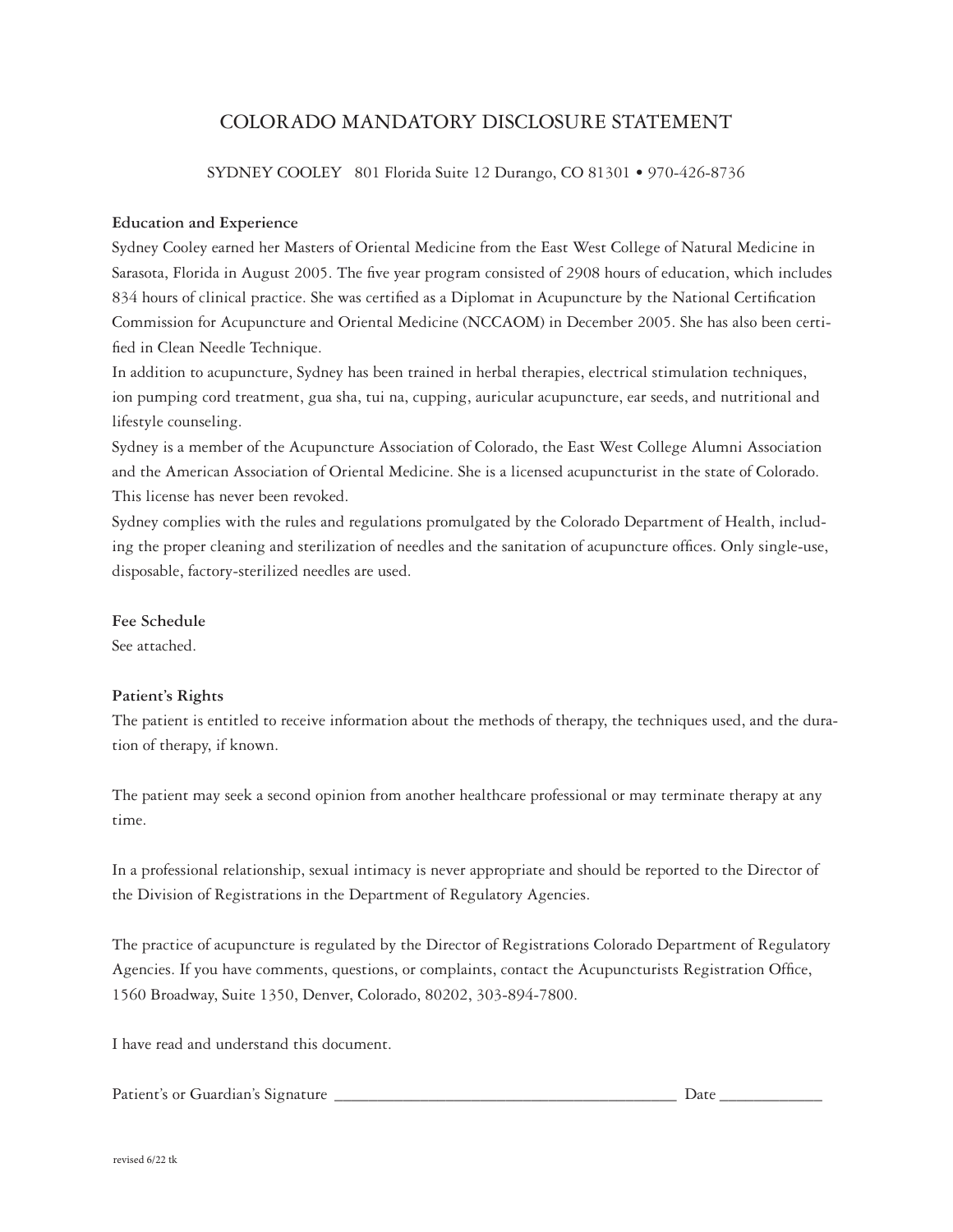## Financial Policy/Fee Schedule

| Initial Exam and Treatment<br>This visit is approximately 1 hour and 30 minutes.<br>A detailed evaluation will be given to form a correct diagnosis then treatment will follow. | \$130                           |
|---------------------------------------------------------------------------------------------------------------------------------------------------------------------------------|---------------------------------|
| Follow-up Acupuncture Visits<br>Please allow approximately 1 hour.                                                                                                              | \$90                            |
| Non-Needle Cold Laser Therapy                                                                                                                                                   | \$45                            |
| Cupping<br>Alone without acupuncture                                                                                                                                            | \$40                            |
| Herbal Consultation                                                                                                                                                             | $$40 + Cost of herbal medicine$ |
| <b>Inquiry Consultation</b><br>For those who want to inquire about my services and whether or not I can help.                                                                   | No Charge                       |

Students and seniors \$106 initial visit, \$74 follow up Veterans receive \$65 acupuncture treatments. Some health insurance accepted.

**Note:** For any acupuncture treatment it is recommended to eat something at least 30 minutes prior and to avoid alcohol or caffeine. Acupuncture is a safe method of health care, however some patients may experience bruising occasionally.

All payments are due at time of service.

A 24-hour cancellation notice is requested.

A \$20 fee will be charged for any returned check.

I have read and understand the above Financial Policy and I agree to the terms of this agreement.

\_\_\_\_\_\_\_\_\_\_\_\_\_\_\_\_\_\_\_\_\_\_\_\_\_\_\_\_\_\_\_\_\_\_\_\_\_\_\_\_\_\_\_\_\_\_\_\_\_\_\_ \_\_\_\_\_\_\_\_\_\_\_\_\_\_\_\_\_\_\_\_\_\_\_\_\_

Signature of Patient Date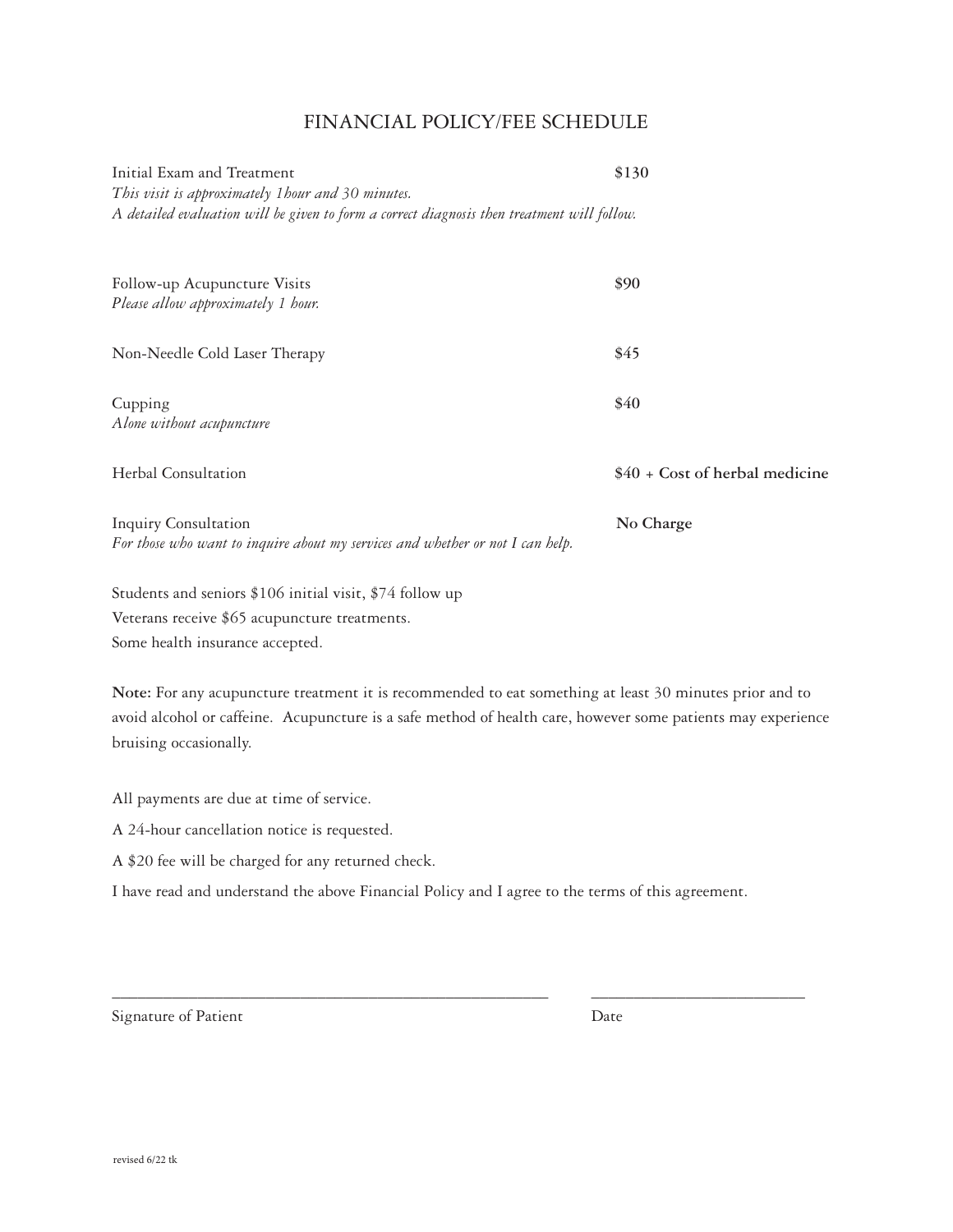# NOTICE OF PRIVACY PRACTICES

## THIS NOTICE DESCRIBES HOW MEDICAL INFORMATION ABOUT YOU MAY BE USED AND DISCLOSED AND HOW YOU CAN GET ACCESS TO THIS INFORMATION. PLEASE REVIEW IT CAREFULLY.

The Health Insurance Portability & Accountability Act of 1996 ("HIPAA") is a federal program that requires that all medical records and other individually identifiable health information used or disclosed by us in any form, whether electronically, on paper, or orally, are kept properly confidential. This Act gives you, the patient, significant new rights to understand and control how your health information is used. "HIPAA" provides penalties for covered entities that misuse personal health information.

As required by "HIPAA", we have prepared this explanation of how we are required to maintain the privacy of your health information and how we may use and disclose your health information.

We may use and disclose your medical records only for each of the following purposes: treatment, payment, and health care operations.

Treatment means providing, coordinating, or managing health care and related services by one or more health care providers. An example of this would include a physical examination.

Payment means such activities as obtaining reimbursement for services, confirming coverage, billing or collection activities, and utilization review. An example of this would be sending a bill for your visit to your insurance company for payment.

Health care operations include the business aspects of running our practice, such as conducting quality assessment and improvement activities, auditing functions, cost-management analysis, and customer service. An example would be an internal quality assessment review.

We may also create distribute de-identifiable information. We may contact you to provide appointment reminders or information about treatment alternatives or health-related benefits and services that may be of interest to you. Any other uses and disclosures will be made only with your written authorization. You may revoke such authorization in writing and we are required to honor and abide by that written request, except to the extent that we have already taken actions relying on your authorization.

You have the following rights with respect to your protected health information, which you can exercise by presenting a written request to the Privacy Office.

The right to request restrictions on certain uses and disclosure of protected health information, including those related to disclosures to family members, other relatives, close personal friends, or any other person identified by you. We are, however, not required to agree to a requested restriction if we do agree to a restriction, we must abide by it unless you agree in writing to remove it.

The right to reasonable requests to receive confidential communications of protected health information from us by alternative means or at alternative locations.

The right to inspect and copy your protected health information.

The right to amend your protected health information.